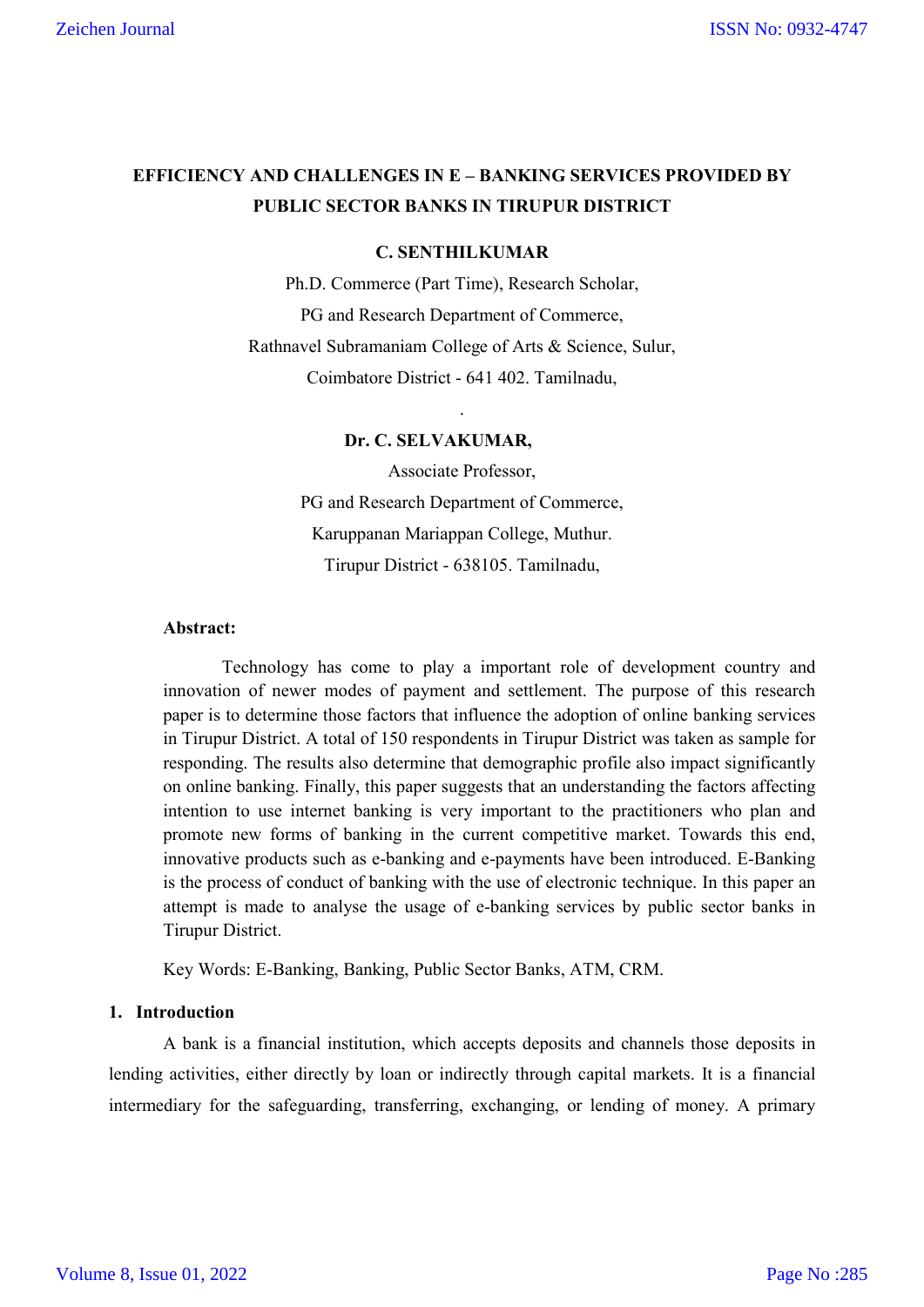function of banks is connecting those with funds, such as investors and depositors, to those seeking funds, such as individual or businesses needing loans. Banks distribute the medium of exchange, Banking is a business, Banks sell their services to earn money, and they must market and manage those services in a competitive field. Understanding this fundamental concept of idea helps you to understand how banking systems work and helps you understand many modern trends in banking and finance.

Electronic banking is a form of banking in which funds are transferred through an exchange of electronic signals through an exchange of cash, checks, or other types of paper documents. Transfers of funds occur between financial institutions such as banks and credit unions. They also occur between financial institution and commercial institution such as stores. Whenever some of one withdraws cash from an automated teller machine (ATM) or pays for a debit card , the funds are transferred via electronic banking.

E- Banking services relies on intricate computer systems that communicate using telephone lines. These computer systems record transfers and ownership of funds, and they control the methods bank customers and commercial institutions use to access funds or banks transactions. E banking services commonly used method of access (or identification) is by access code, such as a personal identification number (PIN) that one might use to withdraw cash from an ATM machine

#### **2. Review of Literature:**

**Versha Mehta (1999)** in their article the study customer services of Electronic banking services. The main objective in the banking system increase complexities, urgent need to introduce new work technology and improve to housekeeping, control by head offices over branches. This is study focuses on Retail banking (EFT, ATM, Credit /debit cards, cheque book, home and office banking) and whole sale banking(banks automated clearing services, clearing house inter- bank payment system, society for world-wide inter- bank financial telecommunication).

 **Zillur rahman (2005)** conducted a study the study deals with the measurement of Service quality of banks in Indian. It investigates the discrepancy between customer's expectations and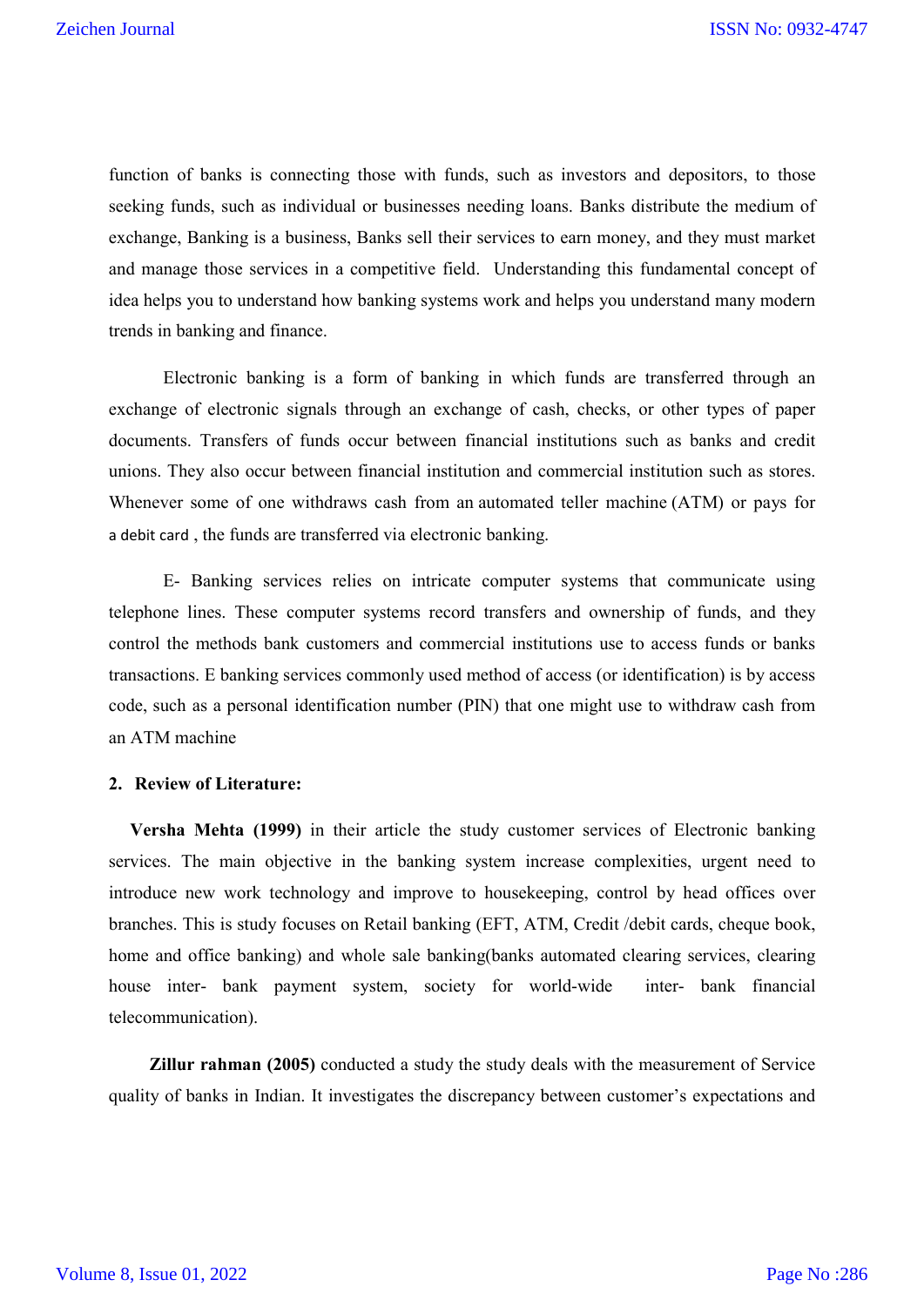perceptions toward of quality of services. In this study result that the sample population has perceptual problems their banking services experiences.

**Geetika et.al. (2008)** pointed out that, a study on the internet banking in India has been uses of various concept of electronic bank continuum, gap analysis related to services and security features offered. In this study focuses of about the perception of users in internet banking survey method. The study find out that survey provide valuable insights for security, reasons for lower penetration and to make useful recommendations.

**E- Mubanak Ali et.al (2011)** conducted a study the service quality of Indian bank in Thanjavur district evidences from survey data method. In this study mainly objective is identity the quality of banking services, customer satisfaction and customer perception. In this study on services quality uses tools like, simple frequency analysis, confirmatory multiple regression analysis, exploratory factor analysis. This study find out the impact of various services rendered by Indian bank and overall services quality.

**Sachin. A Kadam, Bharath V Yelikar and Nimisha Bharagava (2013)** made an attempt to study the analysis of e- banking services offered by public sector banks in India. For this study the banking institutions that accepts money into lending activities and services offering to meet customer's needs. The result of the study was that offering of banking services thought internet and mobile devices enable a customer to perform conveniently.

**Maitio G M et.al (2015)** founded out that the study to determine those factors that influences the adoption of online banking services in Hyderabad city. For the study the required primary data was collected from 302 customers using questionnaire method. The data was analyzed using factor analysis and regression technique. The result of the model tested clearly that use of online banking is influences by channel, convenient, perceived risk, security perception, prior interest knowledge and information on online banking. The result also determine that demographic factors on online banking. Finally this paper suggests that an undertaking the factor affecting to use internet banking is important to practitioners who plan and promote new forms of banking in current competitive market

**S.Nataraj et.al (2017)** conducted a study on usage of e banking services offered by public and private sector banks in Nagapattinam district. In this study mainly objective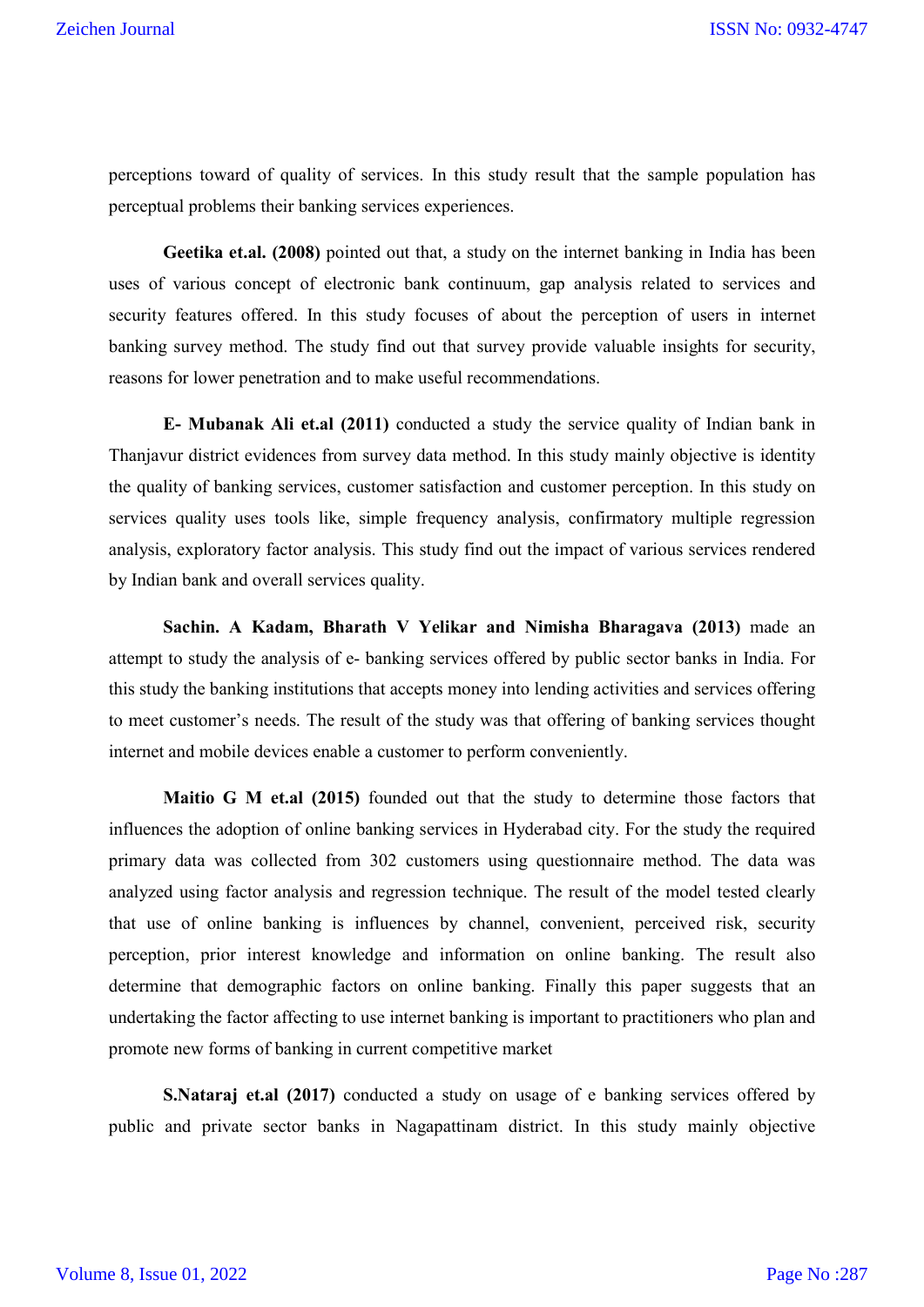development of newer modes of payment and settlement toward innovative products. Such as ebanking and e-payment have been to introduced. In this paper an attempt is analyses the usage of e-banking services offered by public and private sector banks in nagapattinam

**Monish etal (2017)** in this study article the study innovation, challenges and opportunities of e-banking in India. In presently areas of information and technology cannot achieve the target of suitable development by following traditional banking method. So it has become mandatory for developing country like India to increase automation in banking sectors. In this study focuses on ATM,dirct bill payment, electronic fund transfer develop in India such as telephone internet, cell phones etc…., the present papers mainly focused on the need of innovation in India in field of e-banking services

**Prof Dr Dinesh et.al (2017)** founded out that the study A comparative study of ebanking in public and private sector banks with special references to SBI and HDFC banks in HARIDWAR. In this study mainly objective to find the customer perception and satisfaction of employees for using e-banking services. The method of study is collected primary and secondary data. In this study analyzed the benefits of e-banking as compared to traditional banking, in terms of cost, efficiency, time, secrey, quality of services and complaint resolution

**S.Kavitha and B. Mathivanan (2020)** conducted a study consumer perception for factor influencing e- banking services towards private sector banks in Tiruchirappalli district. This study mainly feature of traditional banking is customer can ask their queries and clarify their doubts immediately to the bank employee. In this study suggested the banking industry, banks realized that the increasing popularity of the world wide web involves customers using internet to access their bank account and undertake the banking transaction

On the basis of above reviews, it is clear that the present study is differing from others studies in the aspects of scope and objects and area.

## **3. Sample Design**

The sample size of this study is 150 and questionnaire method is used for primary data collection. Researcher personally meets in the respondents inside banks and outside the banks. For secondary data, the web sites journals and publication issued at different on internet basis.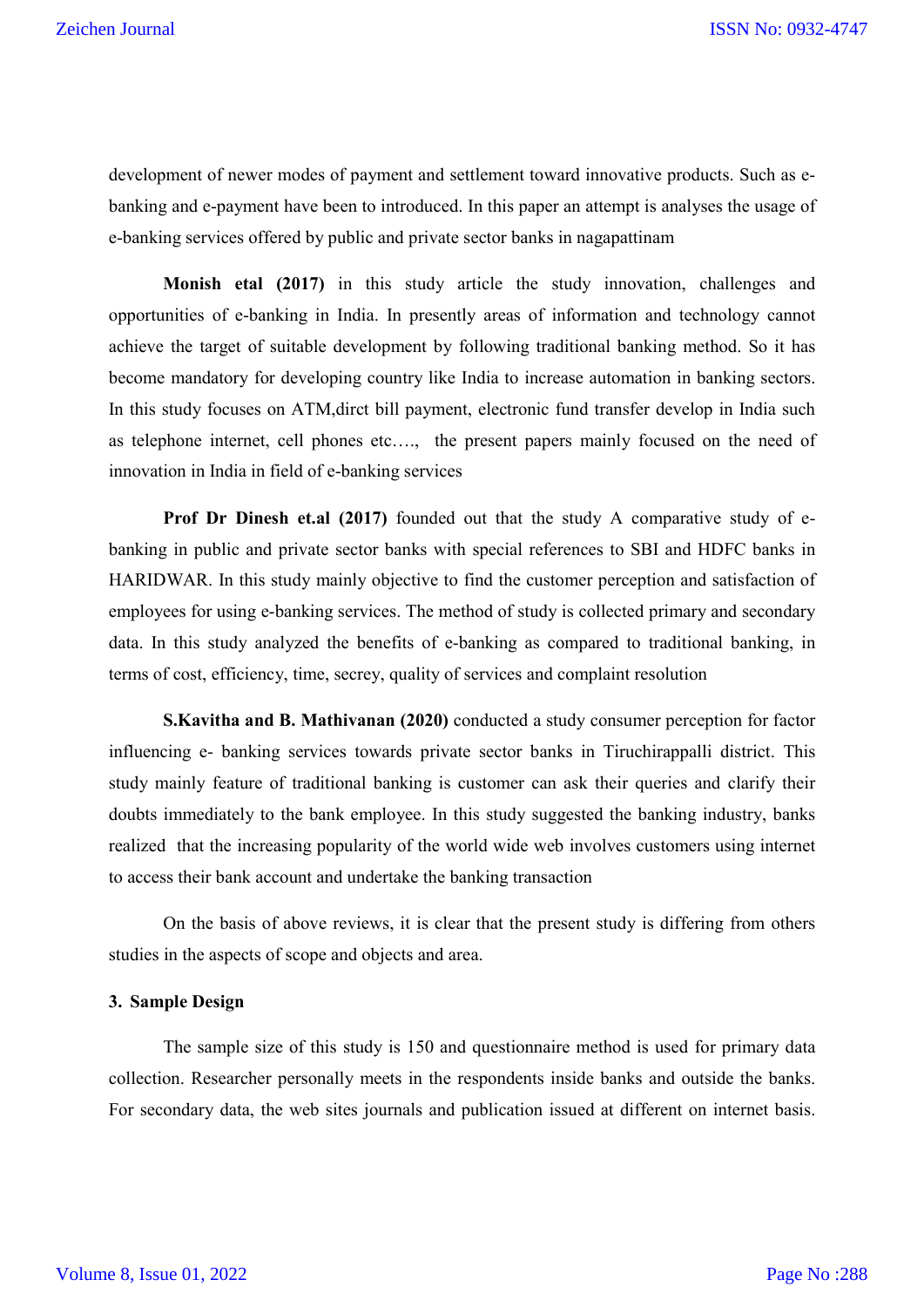The information was collected and analysis according to respondent's socio economic background included the factor of gender, age, education, occupation, etc.

## **4. Objective of the study:**

- 1. To Compute the Performance of Public sector banks in the Electronic era in Tirupur district.
- 2. To know the factors which will influence the various e banking Services offered by Public sector banks.
- 3. To Identify the Determinants using e banking Services of Public sector banks by the customers.

#### **5. Methodology:**

Tirupur district has been selected for the purpose of primary data collection. To find the research objectives, the researcher has used both primary and secondary data. The secondary data collected for the various sources like newspaper, journals, magazines etc. Primary data has been collected through well structured interview schedule from the sample respondents of public sector banks. For this study sample respondents are selected using convenient sampling technique. The sample size is fixed as 150 from various public sector banks are selected.

## **6. SCOPE OF THE STUDY:**

 The present study attempt to examine the banking services of the Public sector bank Ltd in Tirupur district, Tamilnadu. This study is confined only to various account holders used to customers and services in Public sector bank in Tirupur district. The E-banking services are the almost mainly subject. Therefore, the important E-banking services of the Public sector bank namely range of the Performance of E-banking services; factors influence the various e – banking Services, Identify the Determinants using e – banking Services with their banks are only studied in the present work.

## **7. Results and discussion:**

The following table highlights the demographic profile of the sample respondents of public sector banks in Tiruppur district.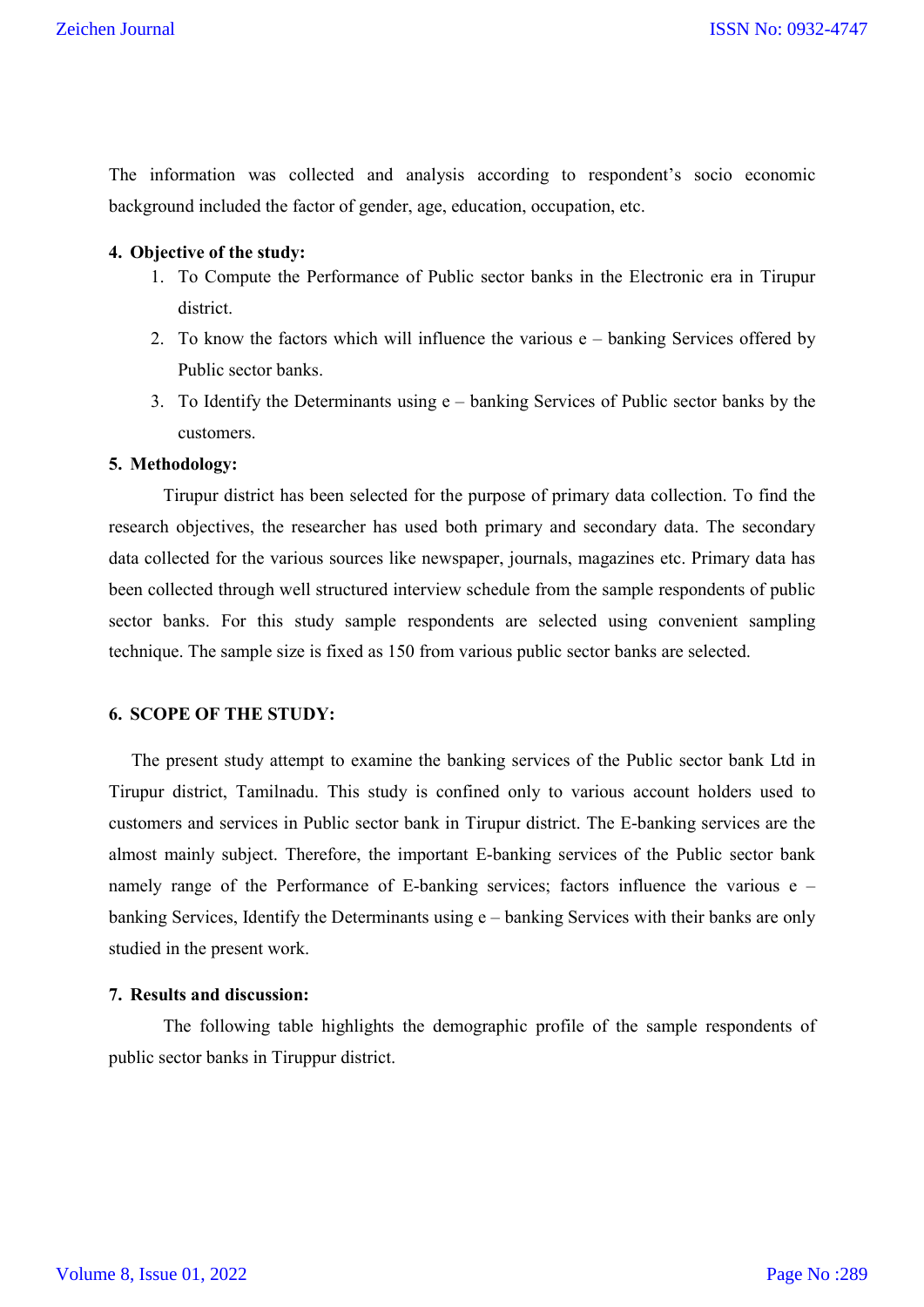| Demographic factors                  | Frequency       | Percentage      |
|--------------------------------------|-----------------|-----------------|
| Gender:                              |                 |                 |
| Male                                 | 82              | 55              |
| Female                               | $\overline{68}$ | $\overline{45}$ |
| Age:                                 |                 |                 |
| Up to 18                             | 25              | 17              |
| $19 - 30$                            | 55              | 37              |
| $31 - 50$                            | 60              | 40              |
| Above 50                             | $\overline{10}$ | 6               |
| <b>Education:</b>                    |                 |                 |
| <b>SSLC</b>                          | 22              | 15              |
| <b>HSC</b>                           | $\overline{48}$ | 32              |
| Diploma                              | 10              | 6               |
| $\overline{UG}$                      | 55              | 37              |
| PG                                   | 15              | 10              |
| <b>Occupation:</b>                   |                 |                 |
| Un employment                        | 6               | 5               |
| $\overline{\text{Self-}}$ employment | 38              | $\overline{25}$ |
| <b>Business</b>                      | 20              | $\overline{13}$ |
| Govt employee                        | 18              | $\overline{12}$ |
| Private employee                     | 48              | 32              |
| Professional                         | 20              | 13              |
| <b>TOTAL</b><br>$\sim$               | 150             | 100             |

| Table 1: Demographic profile of the sample respondents |  |  |
|--------------------------------------------------------|--|--|
|                                                        |  |  |

Sources: primary data

Table 1 shows that the distribution of the sample respondents by demographic and socio – economic characteristics. That table observed from the male customers 55 % and female customers 45%. The sample respondents in the age between 19 and 30 years constitute more than followed by 31and 50 years, Up to 18, Above 50 and years constituting 40%, 37%, 17 and 6% respectively. By level of education, 37 % of customers UG, 32 % of HSC,15% of SSLC, 10% of PG and remaining 6% of customers of Diploma (ie polytechnic, ITI). As much as 32% of the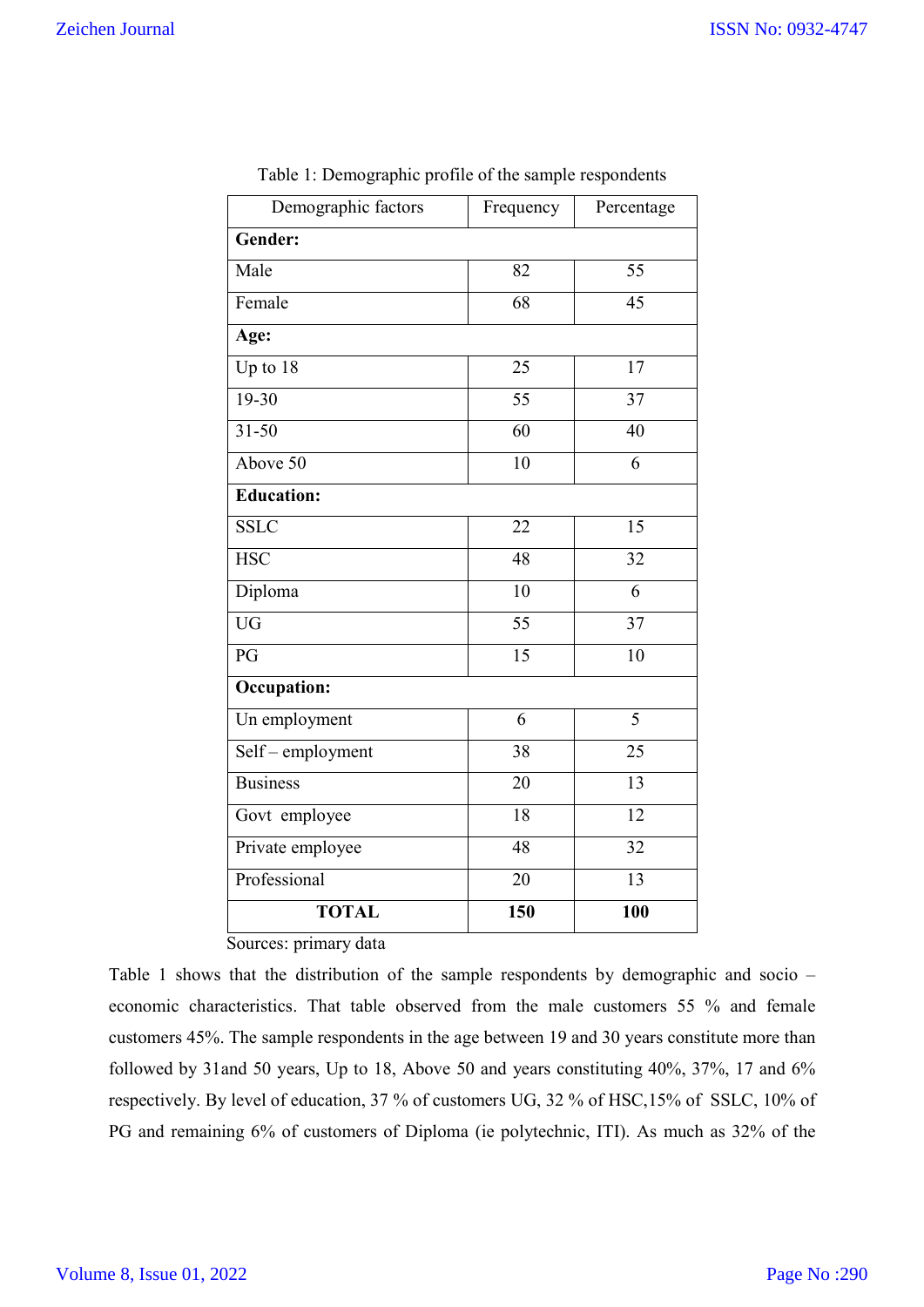sample respondents are found private employment group, next to the above group, 25% of self employment, 13% of both business and professional group of customers and 5% of unemployment of respondents (i.e. students, house wife) in the study area.

| Services               | Frequency | Percentage |
|------------------------|-----------|------------|
| ATM / Debit card       | 138       | 46         |
| Credit card            | 40        | 13         |
| Internet banking       | 20        |            |
| Mobile / phone banking | 66        | 22         |
| Fund transfer          | 36        | 12         |
| <b>TOTAL</b>           | 300       | 100        |

Table 2: Adoptions of e-banking services by the sample respondents

Sources: Primary data

The above table shows the result of the analysis of e-banking between public sector banks by the sample respondents in the study area. Majority of public sector banks customers adopted ATM/ Debit card (46%), mobile/phone banking (22%), fund transfer (12%) and credit card (13%) as their electronic mode.

Table 3: Number of years using e – banking services by the sample respondents

| Number of years | Frequency | Percentage |
|-----------------|-----------|------------|
| 1-2 years       | 55        |            |
| 3-5 years       | 65        |            |
| 4-8 years       | 30        | 20         |
| <b>TOTAL</b>    | 300       | <b>100</b> |

Sources: Primary data

According to table 3, 43% of bank customers have stated that using e-banking services 3 to 5 years, 37% of customers using services of 1 to 2 and 20% of customers using services 4 to 8 years in the study area.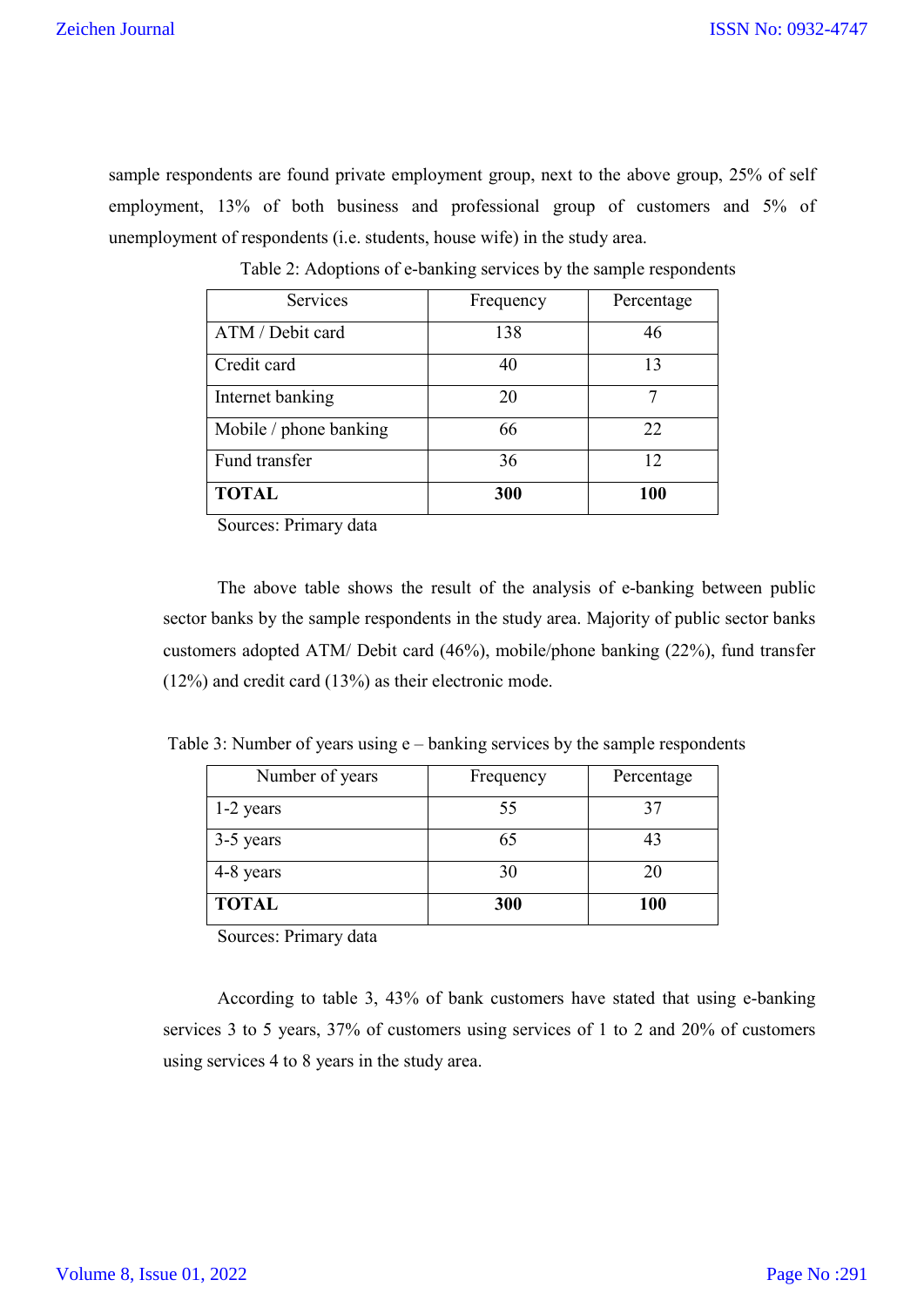| Factors                    | Frequency |
|----------------------------|-----------|
| Easy and convenient access | 112       |
| Confidentiality            | 96        |
| <b>Services Quality</b>    | 108       |
| Time Save                  | 118       |
| Speed transaction          | 125       |
| Security                   | 85        |
| Money save                 | 75        |
| <b>Social Status</b>       | 50        |

Sources: Primary data

It is clear from table 4 that the sample respondents are giving more importance to the factor "speed transaction" (125) followed by sample respondents and very poor factor musing bank customer "social status"(50) in the study area.

|  |  | Table 5: Determinants of e-banking services of your bank using Garrett rank method |
|--|--|------------------------------------------------------------------------------------|
|  |  |                                                                                    |

| Factors                                    | Total scale value | Mean value | Rank           |
|--------------------------------------------|-------------------|------------|----------------|
| Highest No of branches                     | 8297              | 55.31      | 5              |
| and ATM<br><b>Security Transaction</b>     | 8605              | 57.37      | 3              |
|                                            |                   |            |                |
| Reputation                                 | 8669              | 57.79      | $\overline{2}$ |
| Advertisements                             | 8696              | 57.97      |                |
| <b>Innovation Services</b>                 | 8590              | 57.27      | $\overline{4}$ |
| User friendly E- banking<br>services       | 7817              | 52.11      | 6              |
| <b>Salary Account</b>                      | 7257              | 48.38      | 9              |
| Proximity                                  | 7727              | 51.51      | 7              |
| <b>Customer Relationship</b><br>Management | 6920              | 46.13      | 10             |
| Rate of Interest                           | 7608              | 50.72      | 8              |

Sources: Primary data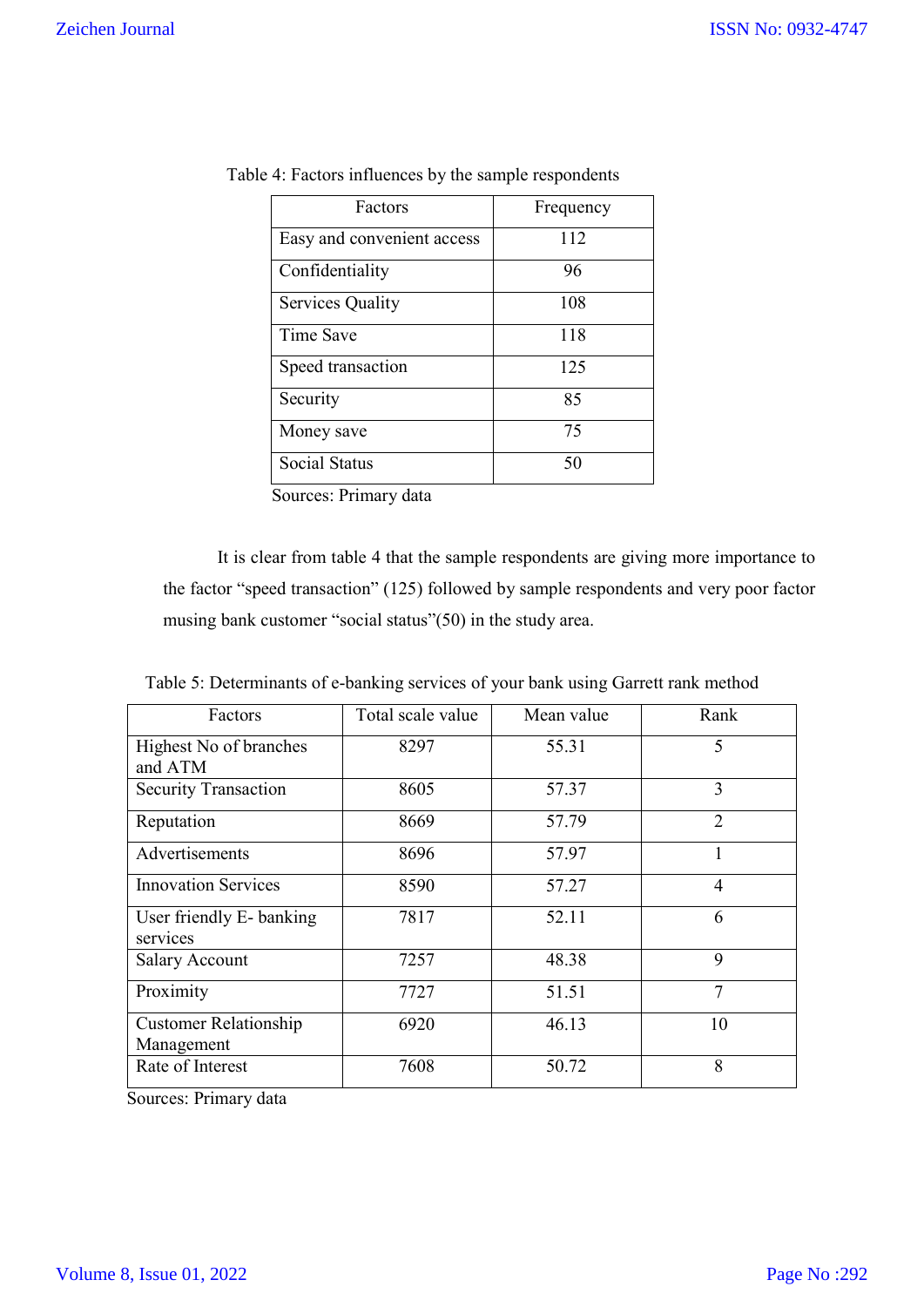The Table 5 reveals that it can be concluded that Advertisements is an important factor that influencing the bank services to all 150 sample respondents with highest (mean score 57.97). the second factor is Reputation (mean score 57.79), the third factor is Security Transaction (mean score 57.37), the fourth factor is Innovation Services (mean score 57.27), the fifth factor is Highest No of branches and ATM (mean score 55.31), the sixth factor is User friendly Ebanking services (mean score 52.11), the seventh factor is Proximity at the time of using ebanking services (mean score 51.51), the eighth factor is Rate of interest (mean score 50.72), the ninth is Salary Account (mean score 48.38), the tenth factor is Customer Relationship Management (CRM) (mean score 46.13).

## **8. Findings:**

- It is observed that minority of the sample respondents of female customers are 45  $\%$
- $\triangleright$  It is found that the minority of sample respondents in the age between above 50 years (6%) constitute more than using age group.
- $\triangleright$  It is seen that less than customers using electronic services in Diploma level (6 %) basis of education.
- $\triangleright$  It is found that minority of 13% and 12% of the sample respondents are found business and government employment group in the electronic area.
- $\triangleright$  It is interpreted that minority of public sector banks customers using services of adopted internet banking facilities (7%).
- $\triangleright$  It is compute the 20% of bank customers have stated that using e-banking services 4 to 8 years.
- $\triangleright$  It is found that the sample respondents are giving less importance to the factor "social" status transaction" (50) followed by sample respondents.
- $\triangleright$  In the ranking analysis, it is found that customers relationship management (CRM) is an Less important factor that influencing the bank services has been indicated as the issues with the total score values is 6920.

## **9. Suggestions:**

In order to improve the usage of electronic banking services in the study area the following suggestion were,